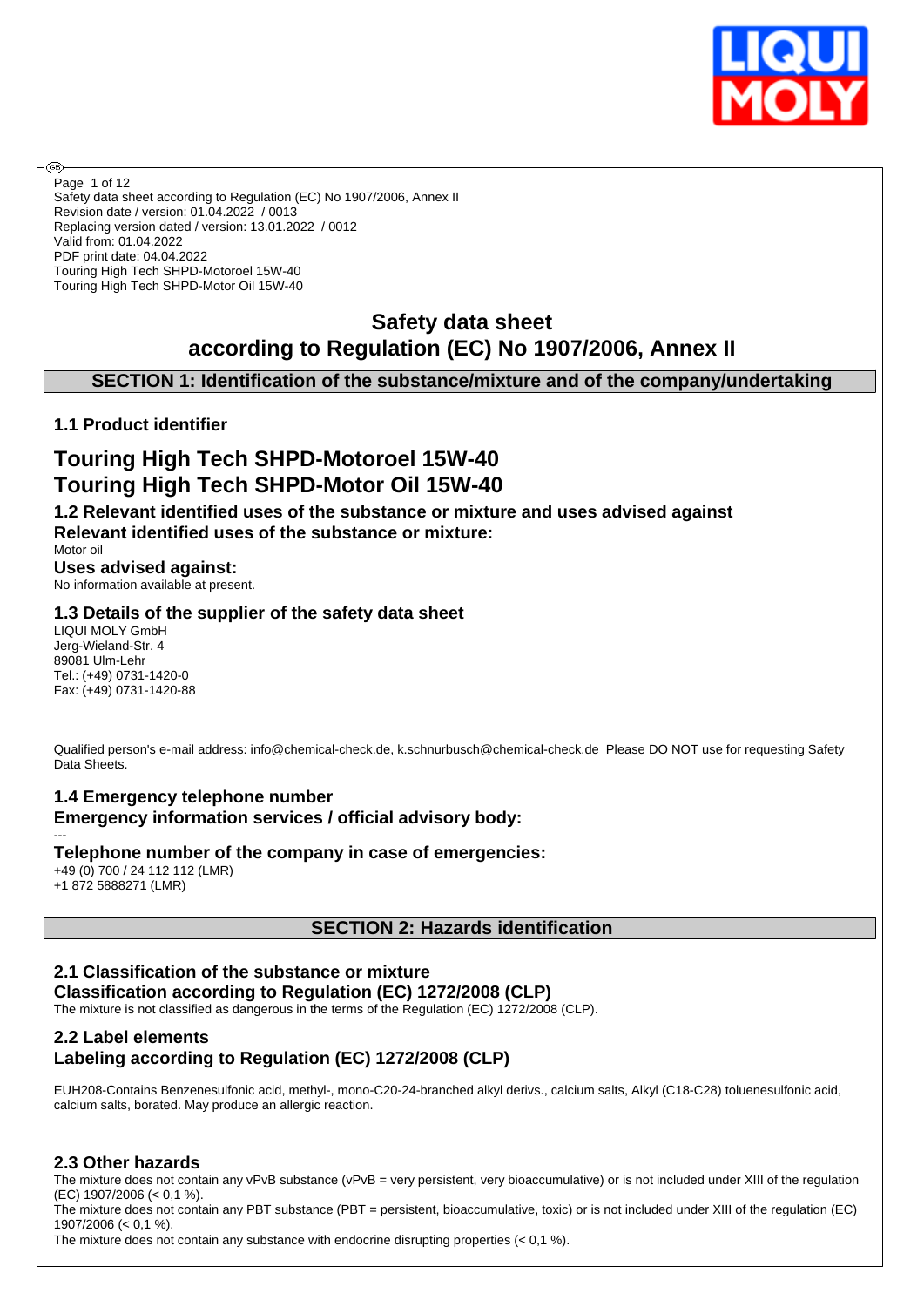

Page 2 of 12

⊛

Safety data sheet according to Regulation (EC) No 1907/2006, Annex II Revision date / version: 01.04.2022 / 0013 Replacing version dated / version: 13.01.2022 / 0012 Valid from: 01.04.2022 PDF print date: 04.04.2022 Touring High Tech SHPD-Motoroel 15W-40 Touring High Tech SHPD-Motor Oil 15W-40

# **SECTION 3: Composition/information on ingredients**

### **3.1 Substances**

# n.a. **3.2 Mixtures**

| --------------                                                         |                   |
|------------------------------------------------------------------------|-------------------|
| Highly refined mineral oil (C15 - C50) *                               |                   |
| <b>Registration number (REACH)</b>                                     | $- - -$           |
| Index                                                                  | $- - -$           |
| EINECS, ELINCS, NLP, REACH-IT List-No.                                 | $- - -$           |
| <b>CAS</b>                                                             | $- - -$           |
| content %                                                              | $5 - 10$          |
| Classification according to Regulation (EC) 1272/2008 (CLP), M-factors | Asp. Tox. 1. H304 |

| Phosphorodithioic acid, mixed O,O-bis(sec-Bu and 1,3-dimethylbutyl)    |                           |
|------------------------------------------------------------------------|---------------------------|
| esters, zinc salts                                                     |                           |
| <b>Registration number (REACH)</b>                                     | ---                       |
| <b>Index</b>                                                           | ---                       |
| EINECS, ELINCS, NLP, REACH-IT List-No.                                 | 272-238-5                 |
| <b>CAS</b>                                                             | 68784-31-6                |
| content %                                                              | $1 - 2.5$                 |
| Classification according to Regulation (EC) 1272/2008 (CLP), M-factors | Eye Dam. 1, H318          |
|                                                                        | Aquatic Chronic 2, H411   |
|                                                                        |                           |
| Alkyl (C18-C28) toluenesulfonic acid, calcium salts, borated           |                           |
| <b>Registration number (REACH)</b>                                     | $---$                     |
| <b>Index</b>                                                           | $---$                     |
| EINECS, ELINCS, NLP, REACH-IT List-No.                                 | 953-650-0                 |
| <b>CAS</b>                                                             | ---                       |
| content%                                                               | $0.1 - 2.5$               |
| Classification according to Regulation (EC) 1272/2008 (CLP), M-factors | Skin Sens. 1B, H317       |
|                                                                        | Repr. 2, H361d            |
| <b>Specific Concentration Limits and ATE</b>                           | Repr. 2, H361d: >=17,15 % |
|                                                                        |                           |
| Benzenesulfonic acid, methyl-, mono-C20-24-branched alkyl derivs.,     |                           |
| calcium salts                                                          |                           |
| <b>Registration number (REACH)</b>                                     | $---$                     |
| <b>Index</b>                                                           | $---$                     |
| EINECS, ELINCS, NLP, REACH-IT List-No.                                 | 682-816-2                 |
| <b>CAS</b>                                                             | 722503-68-6               |

**content %** 0,1-<1<br>**Classification according to Regulation (EC) 1272/2008 (CLP), M-factors Skin Sens. 1B, H317 Classification according to Regulation (EC) 1272/2008 (CLP), M-factors** Impurities, test data and additional information may have been taken into account in classifying and labelling the product.

For the text of the H-phrases and classification codes (GHS/CLP), see Section 16.

#### \* The contained mineral oil can be described by one or more of the following numbers:

| EINECS, ELINCS, NLP, REACH- | <b>Registration number (REACH)</b> | <b>Chemical name</b>                                      |
|-----------------------------|------------------------------------|-----------------------------------------------------------|
| IT List-No.                 |                                    |                                                           |
| 265-090-8                   | --                                 | Baseoil - unspecified                                     |
| 265-091-3                   | --                                 | Distillates (petroleum), solvent-refined light paraffinic |
| 265-097-6                   | $- -$                              | Distillates (petroleum), solvent-refined heavy naphthenic |
| 265-098-1                   | --                                 | Distillates (petroleum), solvent-refined light naphthenic |
| 265-101-6                   | --                                 | Baseoil - unspecified                                     |
| 265-156-6                   | --                                 | Distillates (petroleum), hydrotreated light naphthenic    |
| 265-157-1                   | 01-2119484627-25-XXXX              | Distillates (petroleum), hydrotreated heavy paraffinic    |
| 265-158-7                   | 01-2119487077-29-XXXX              | Distillates (petroleum), hydrotreated light paraffinic    |
| 265-159-2                   | --                                 | Distillates (petroleum), solvent-dewaxed light paraffinic |
| 265-169-7                   | 01-2119471299-27-XXXX              | Distillates (petroleum), solvent-dewaxed heavy paraffinic |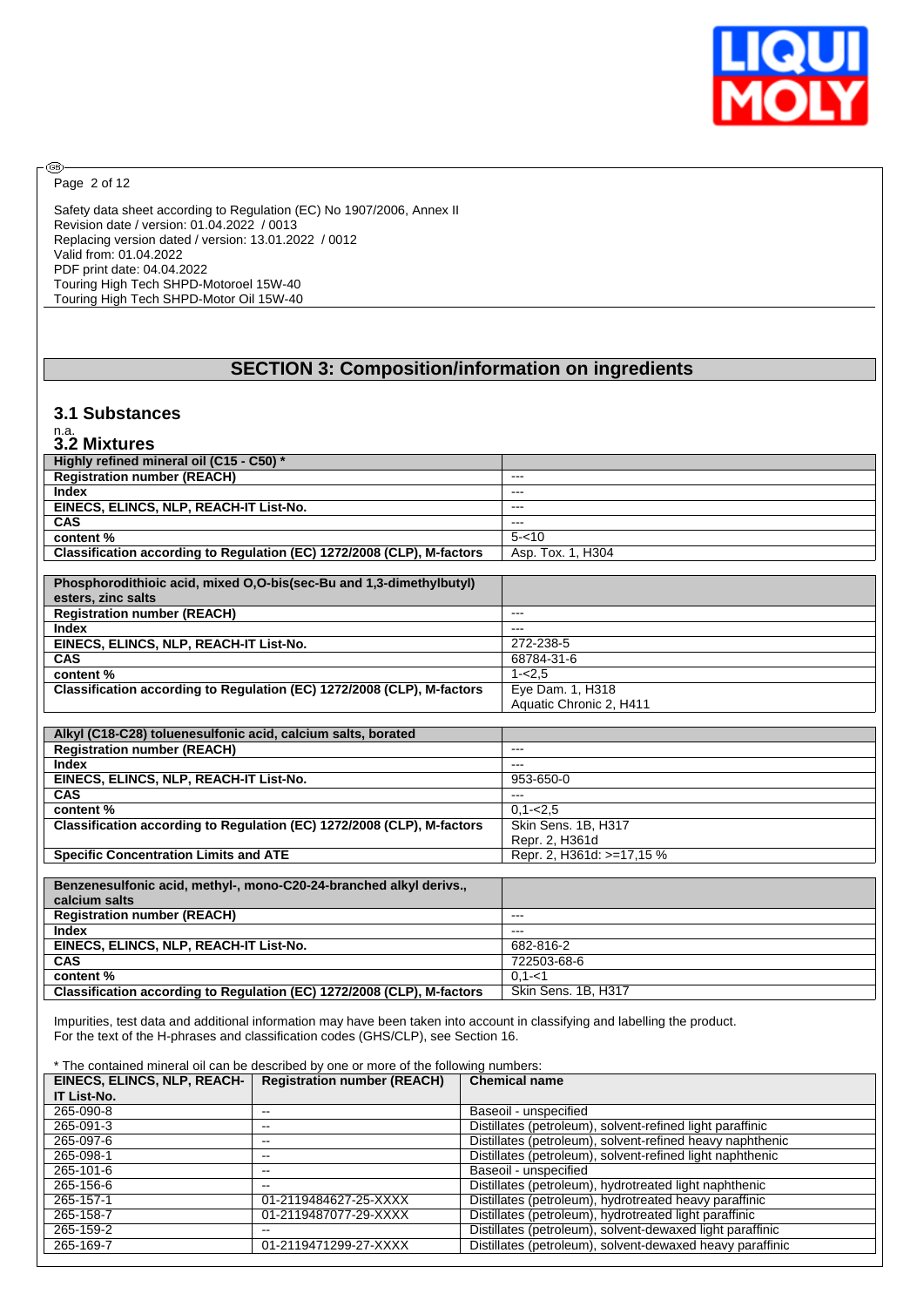

Safety data sheet according to Regulation (EC) No 1907/2006, Annex II Revision date / version: 01.04.2022 / 0013 Replacing version dated / version: 13.01.2022 / 0012 Valid from: 01.04.2022 PDF print date: 04.04.2022 Touring High Tech SHPD-Motoroel 15W-40 Touring High Tech SHPD-Motor Oil 15W-40 Page 3 of 12

| 276-737-9 | --    | Lubricating oils (petroleum), C15-30, hydrotreated neutral oil-based |
|-----------|-------|----------------------------------------------------------------------|
| 276-738-4 | --    | Lubricating oils (petroleum), C20-50, hydrotreated neutral oil-based |
| 278-012-2 | $- -$ | Baseoil - unspecified                                                |
| 265-155-0 | --    | Baseoil - unspecified                                                |
| 276-735-8 | --    | Lubricating oils (petroleum), C>25, hydrotreated bright stock-based  |
| 276-736-3 | --    | Baseoil - unspecified                                                |
| 265-096-0 | --    | Residual oils (petroleum), solvent deasphalted                       |
| 265-160-8 | $- -$ | Residual oils (petroleum), hydrotreated                              |
| 265-161-3 | --    | Lubricating oils (petroleum), hydrotreated spent                     |
| 265-166-0 | --    | Residual oils (petroleum), solvent-dewaxed                           |
| 265-176-5 | $- -$ | Paraffin oils (petroleum), catalytic dewaxed light                   |

The substances named in this section are given with their actual, appropriate classification! For substances that are listed in appendix VI, table 3.1 of the regulation (EC) no. 1272/2008 (CLP regulation) this means that all notes that may be given here for the named classification have been taken into account.

# **SECTION 4: First aid measures**

### **4.1 Description of first aid measures**

First-aiders should ensure they are protected!

Never pour anything into the mouth of an unconscious person!

#### **Inhalation**

൹

Remove person from danger area.

Supply person with fresh air and consult doctor according to symptoms.

### **Skin contact**

Remove polluted, soaked clothing immediately, wash thoroughly with plenty of water and soap, in case of irritation of the skin (flare), consult a doctor.

### **Eye contact**

Remove contact lenses.

Wash thoroughly for several minutes using copious water. Seek medical help if necessary.

#### **Ingestion**

Rinse the mouth thoroughly with water. Do not induce vomiting. Consult doctor immediately.

**4.2 Most important symptoms and effects, both acute and delayed**

If applicable delayed symptoms and effects can be found in section 11 and the absorption route in section 4.1. In certain cases, the symptoms of poisoning may only appear after an extended period / after several hours. The following may occur: Irritation of the eyes Drying of the skin. Dermatitis (skin inflammation)

In certain cases, the symptoms of poisoning may only appear after an extended period / after several hours.

**4.3 Indication of any immediate medical attention and special treatment needed**

n.c.

# **SECTION 5: Firefighting measures**

### **5.1 Extinguishing media Suitable extinguishing media**

CO2 Foam Dry extinguisher **Unsuitable extinguishing media** High volume water jet **5.2 Special hazards arising from the substance or mixture** In case of fire the following can develop: Oxides of carbon Oxides of nitrogen

Oxides of sulphur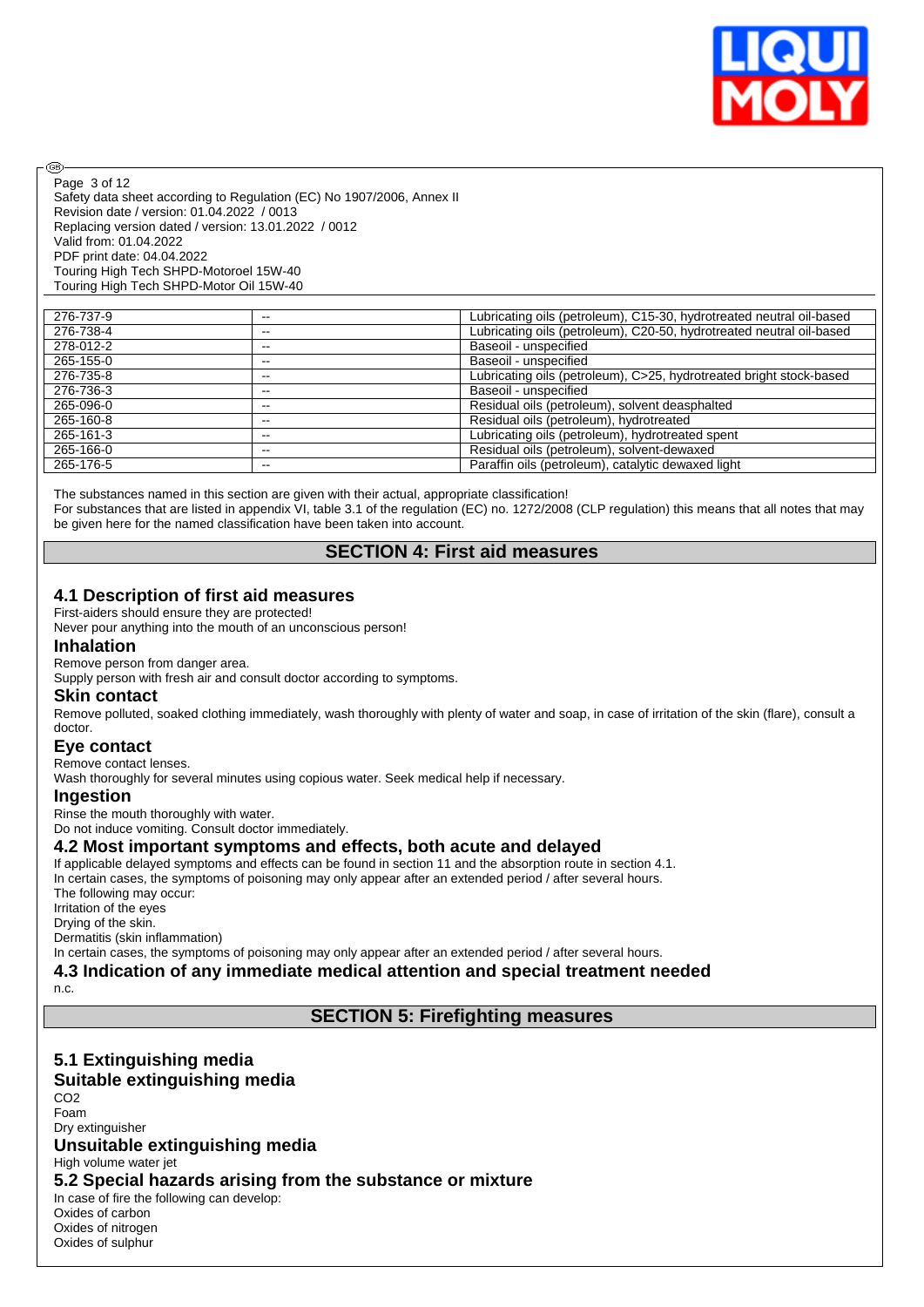

Safety data sheet according to Regulation (EC) No 1907/2006, Annex II Revision date / version: 01.04.2022 / 0013 Replacing version dated / version: 13.01.2022 / 0012 Valid from: 01.04.2022 PDF print date: 04.04.2022 Touring High Tech SHPD-Motoroel 15W-40 Touring High Tech SHPD-Motor Oil 15W-40 Page 4 of 12

Hydrogen sulphide Toxic gases

൹

### **5.3 Advice for firefighters**

For personal protective equipment see Section 8. In case of fire and/or explosion do not breathe fumes. Protective respirator with independent air supply. According to size of fire Full protection, if necessary. Cool container at risk with water. Dispose of contaminated extinction water according to official regulations.

## **SECTION 6: Accidental release measures**

## **6.1 Personal precautions, protective equipment and emergency procedures**

# **6.1.1 For non-emergency personnel**

In case of spillage or accidental release, wear personal protective equipment as specified in section 8 to prevent contamination. Ensure sufficient ventilation, remove sources of ignition.

Avoid dust formation with solid or powder products.

Leave the danger zone if possible, use existing emergency plans if necessary.

Ensure sufficient supply of air.

Avoid contact with eyes or skin.

## If applicable, caution - risk of slipping.

### **6.1.2 For emergency responders**

See section 8 for suitable protective equipment and material specifications.

#### **6.2 Environmental precautions**

#### If leakage occurs, dam up.

Resolve leaks if this possible without risk.

Prevent from entering drainage system.

Prevent surface and ground-water infiltration, as well as ground penetration.

### **6.3 Methods and material for containment and cleaning up**

Soak up with absorbent material (e.g. universal binding agent) and dispose of according to Section 13.

### **6.4 Reference to other sections**

For personal protective equipment see Section 8 and for disposal instructions see Section 13.

### **SECTION 7: Handling and storage**

In addition to information given in this section, relevant information can also be found in section 8 and 6.1.

# **7.1 Precautions for safe handling**

# **7.1.1 General recommendations**

Ensure good ventilation.

Avoid formation of oil mist.

Avoid contact with eyes.

Avoid long lasting or intensive contact with skin.

Do not carry cleaning cloths soaked in product in trouser pockets.

Eating, drinking, smoking, as well as food-storage, is prohibited in work-room.

Observe directions on label and instructions for use.

# **7.1.2 Notes on general hygiene measures at the workplace**

General hygiene measures for the handling of chemicals are applicable.

Wash hands before breaks and at end of work.

Keep away from food, drink and animal feedingstuffs.

Remove contaminated clothing and protective equipment before entering areas in which food is consumed.

# **7.2 Conditions for safe storage, including any incompatibilities**

Not to be stored in gangways or stair wells. Store product closed and only in original packing. Store at room temperature. Store in a dry place.

# **7.3 Specific end use(s)**

No information available at present.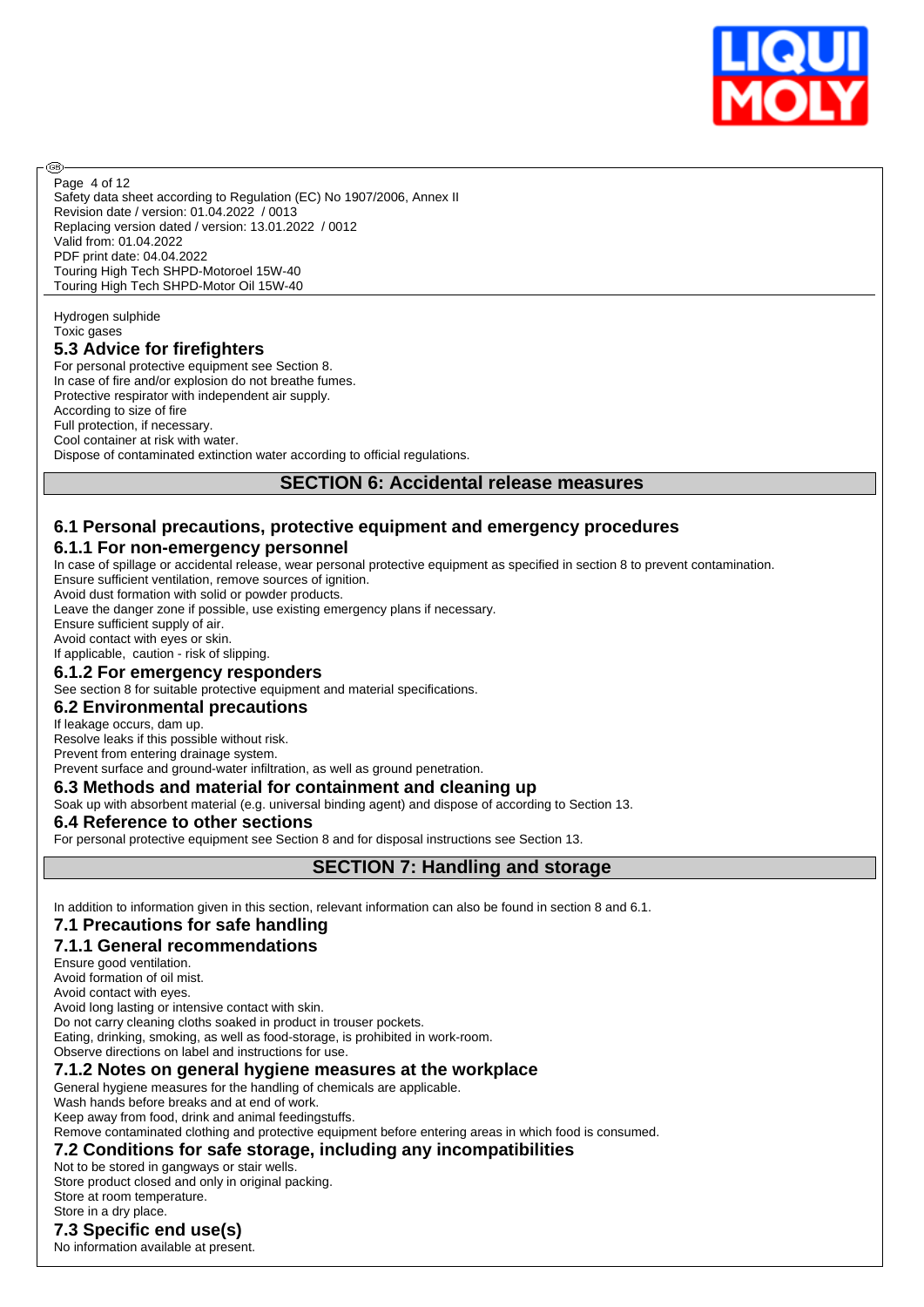

Safety data sheet according to Regulation (EC) No 1907/2006, Annex II Revision date / version: 01.04.2022 / 0013 Replacing version dated / version: 13.01.2022 / 0012 Valid from: 01.04.2022 PDF print date: 04.04.2022 Touring High Tech SHPD-Motoroel 15W-40 Touring High Tech SHPD-Motor Oil 15W-40 Page 5 of 12

# **SECTION 8: Exposure controls/personal protection**

# **8.1 Control parameters**

**®** 

| Phosphorodithioic acid, mixed O,O-bis(sec-Bu and 1,3-dimethylbutyl) esters, zinc salts |                            |                         |                   |                  |           |             |  |  |  |
|----------------------------------------------------------------------------------------|----------------------------|-------------------------|-------------------|------------------|-----------|-------------|--|--|--|
| Area of application                                                                    | <b>Exposure route /</b>    | <b>Effect on health</b> | <b>Descriptor</b> | Value            | Unit      | <b>Note</b> |  |  |  |
|                                                                                        | <b>Environmental</b>       |                         |                   |                  |           |             |  |  |  |
|                                                                                        | compartment                |                         |                   |                  |           |             |  |  |  |
|                                                                                        | Environment - water        |                         | <b>PNEC</b>       | 4                | µg/l      |             |  |  |  |
|                                                                                        | Environment - marine       |                         | <b>PNEC</b>       | $\overline{4,6}$ | $\mu$ g/l |             |  |  |  |
|                                                                                        | Environment - water,       |                         | <b>PNEC</b>       | 4,4              | µg/l      |             |  |  |  |
|                                                                                        | sporadic (intermittent)    |                         |                   |                  |           |             |  |  |  |
|                                                                                        | release                    |                         |                   |                  |           |             |  |  |  |
|                                                                                        | Environment - sediment,    |                         | <b>PNEC</b>       | 0,00701          | mg/kg     |             |  |  |  |
|                                                                                        | marine                     |                         |                   |                  |           |             |  |  |  |
|                                                                                        | Environment - soil         |                         | PNEC              | 0,0548           | mg/kg     |             |  |  |  |
|                                                                                        | Environment - oral (animal |                         | <b>PNEC</b>       | 8,33             | mg/kg     |             |  |  |  |
|                                                                                        | feed)                      |                         |                   |                  |           |             |  |  |  |
|                                                                                        | Environment - sewage       |                         | <b>PNEC</b>       | 3,8              | mg/l      |             |  |  |  |
|                                                                                        | treatment plant            |                         |                   |                  |           |             |  |  |  |
| Consumer                                                                               | Human - dermal             | Long term, systemic     | <b>DNEL</b>       | 4,8              | mg/kg     |             |  |  |  |
|                                                                                        |                            | effects                 |                   |                  |           |             |  |  |  |
| Consumer                                                                               | Human - oral               | Long term, systemic     | <b>DNEL</b>       | 0,19             | mg/kg     |             |  |  |  |
|                                                                                        |                            | effects                 |                   |                  |           |             |  |  |  |
| Consumer                                                                               | Human - inhalation         | Long term, systemic     | <b>DNEL</b>       | 1,67             | mg/kg     |             |  |  |  |
|                                                                                        |                            | effects                 |                   |                  |           |             |  |  |  |
| Workers / employees                                                                    | Human - dermal             | Long term, systemic     | <b>DNEL</b>       | 9,6              | mg/kg     |             |  |  |  |
|                                                                                        |                            | effects                 |                   |                  |           |             |  |  |  |
| Workers / employees                                                                    | Human - inhalation         | Long term, systemic     | <b>DNEL</b>       | 6,6              | mg/kg     |             |  |  |  |
|                                                                                        |                            | effects                 |                   |                  |           |             |  |  |  |

# **8.2 Exposure controls 8.2.1 Appropriate engineering controls**

Ensure good ventilation. This can be achieved by local suction or general air extraction. If this is insufficient to maintain the concentration under the WEL or AGW values, suitable breathing protection should be worn. Applies only if maximum permissible exposure values are listed here.

**8.2.2 Individual protection measures, such as personal protective equipment**

General hygiene measures for the handling of chemicals are applicable.

Wash hands before breaks and at end of work.

Keep away from food, drink and animal feedingstuffs.

Remove contaminated clothing and protective equipment before entering areas in which food is consumed.

Eye/face protection: Tight fitting protective goggles (EN 166) with side protection, with danger of splashes.

Skin protection - Hand protection: Protective nitrile gloves (EN ISO 374). Minimum layer thickness in mm: 0,4 Permeation time (penetration time) in minutes:

> 480

The breakthrough times determined in accordance with EN 16523-1 were not obtained under practical conditions. The recommended maximum wearing time is 50% of breakthrough time.

Protective hand cream recommended.

Skin protection - Other: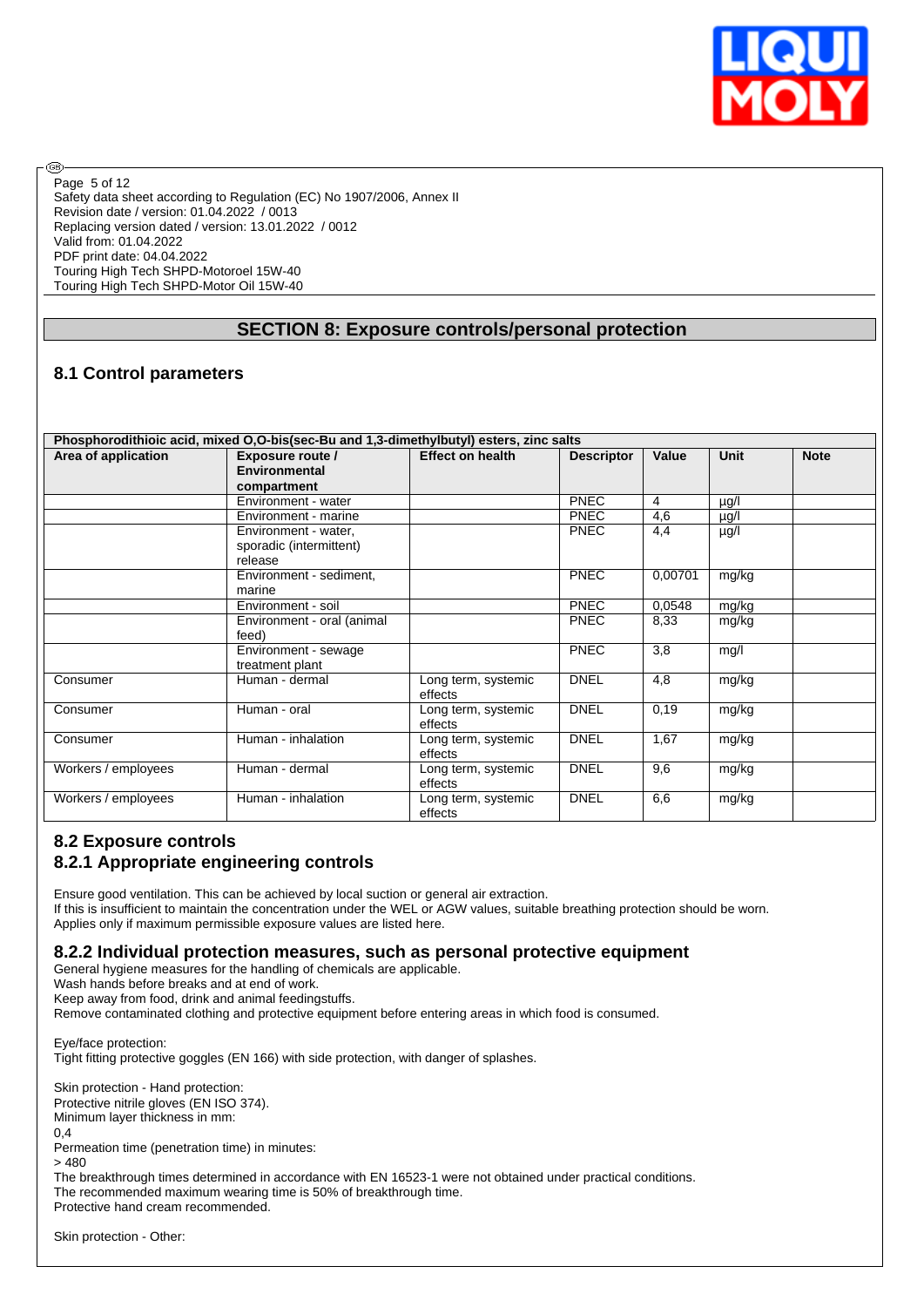

Safety data sheet according to Regulation (EC) No 1907/2006, Annex II Revision date / version: 01.04.2022 / 0013 Replacing version dated / version: 13.01.2022 / 0012 Valid from: 01.04.2022 PDF print date: 04.04.2022 Touring High Tech SHPD-Motoroel 15W-40 Touring High Tech SHPD-Motor Oil 15W-40 Page 6 of 12

Protective working garments (e.g. safety shoes EN ISO 20345, long-sleeved protective working garments).

Respiratory protection: Normally not necessary. With oil mist formation: Filter A P2 (EN 14387), code colour brown, white Observe wearing time limitations for respiratory protection equipment.

Thermal hazards: Not applicable

**®** 

Additional information on hand protection - No tests have been performed.

In the case of mixtures, the selection has been made according to the knowledge available and the information about the contents. Selection of materials derived from glove manufacturer's indications.

Final selection of glove material must be made taking the breakthrough times, permeation rates and degradation into account. Selection of a suitable glove depends not only on the material but also on other quality characteristics and varies from manufacturer to manufacturer.

In the case of mixtures, the resistance of glove materials cannot be predicted and must therefore be tested before use.

The exact breakthrough time of the glove material can be requested from the protective glove manufacturer and must be observed.

### **8.2.3 Environmental exposure controls**

No information available at present.

# **SECTION 9: Physical and chemical properties**

### **9.1 Information on basic physical and chemical properties**

| Physical state:                                           | Liquid                                               |
|-----------------------------------------------------------|------------------------------------------------------|
| Colour:                                                   | <b>Brown</b>                                         |
| Odour:                                                    | Characteristic                                       |
| Melting point/freezing point:                             | There is no information available on this parameter. |
| Boiling point or initial boiling point and boiling range: | There is no information available on this parameter. |
| Flammability:                                             | Flammable                                            |
| Lower explosion limit:                                    | There is no information available on this parameter. |
| Upper explosion limit:                                    | There is no information available on this parameter. |
| Flash point:                                              | 230 °C                                               |
| Auto-ignition temperature:                                | There is no information available on this parameter. |
| Decomposition temperature:                                | There is no information available on this parameter. |
| pH:                                                       | Mixture is non-soluble (in water).                   |
| Kinematic viscosity:                                      | 95,0 mm2/s $(40^{\circ}C)$                           |
| Kinematic viscosity:                                      | 14,0 mm2/s (100°C)                                   |
| Solubility:                                               | Insoluble                                            |
| Partition coefficient n-octanol/water (log value):        | Does not apply to mixtures.                          |
| Vapour pressure:                                          | There is no information available on this parameter. |
| Density and/or relative density:                          | $0,875$ g/cm3                                        |
| Relative vapour density:                                  | There is no information available on this parameter. |
| Particle characteristics:                                 | Does not apply to liquids.                           |
| 9.2 Other information                                     |                                                      |
| Explosives:                                               | Product is not explosive.                            |
| Oxidisina liquids:                                        | No.                                                  |

Oxidising liquids:

**SECTION 10: Stability and reactivity**

### **10.1 Reactivity**

The product has not been tested. **10.2 Chemical stability** Stable with proper storage and handling. **10.3 Possibility of hazardous reactions** No dangerous reactions are known. **10.4 Conditions to avoid** Protect from humidity.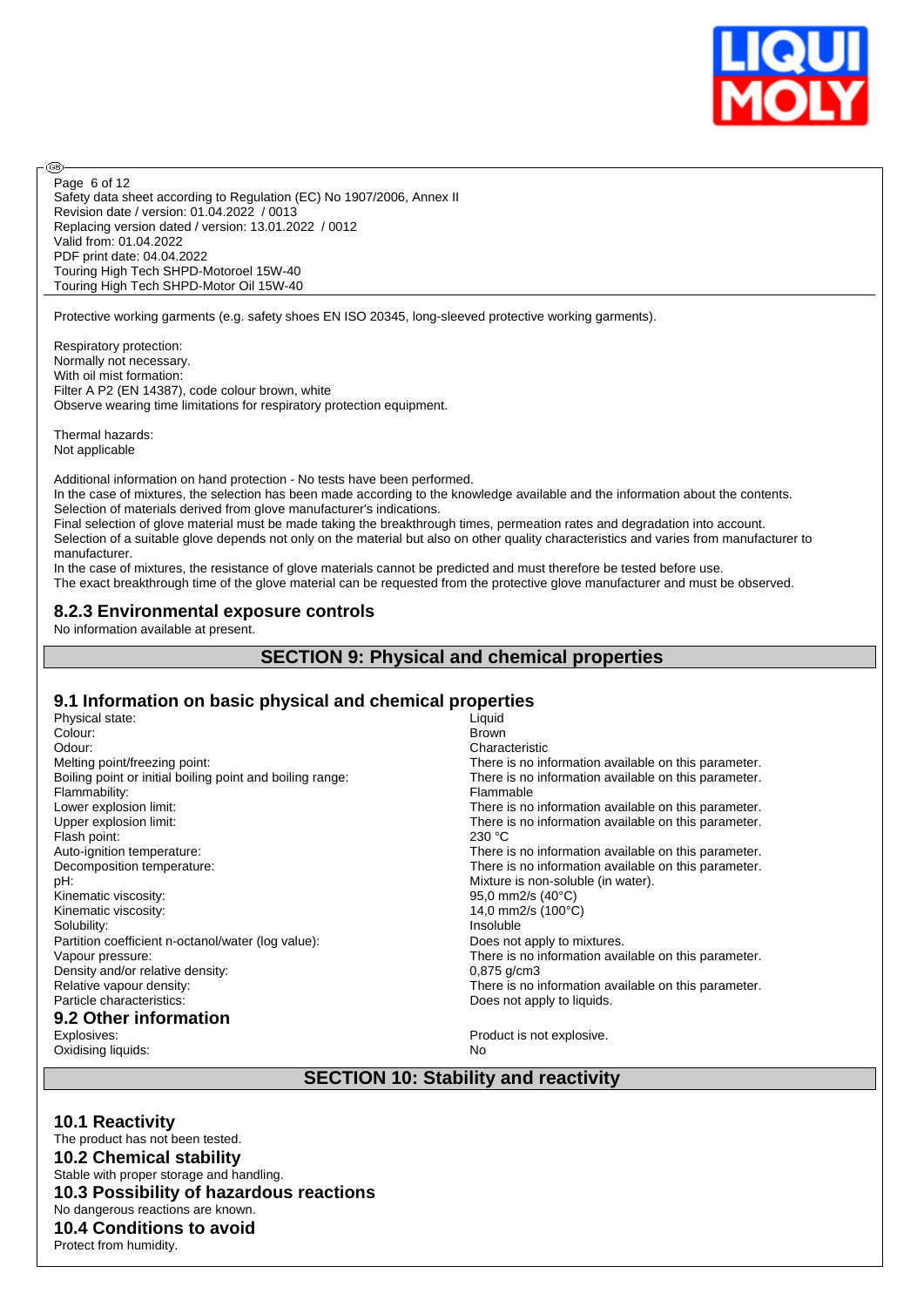

Safety data sheet according to Regulation (EC) No 1907/2006, Annex II Revision date / version: 01.04.2022 / 0013 Replacing version dated / version: 13.01.2022 / 0012 Valid from: 01.04.2022 PDF print date: 04.04.2022 Touring High Tech SHPD-Motoroel 15W-40 Touring High Tech SHPD-Motor Oil 15W-40 Page 7 of 12

# Open flame, ignition sources **10.5 Incompatible materials**

®

Avoid contact with strong oxidizing agents. Avoid contact with strong acids.

## **10.6 Hazardous decomposition products**

No decomposition when used as directed.

### **SECTION 11: Toxicological information**

## **11.1. Information on hazard classes as defined in Regulation (EC) No 1272/2008**

Possibly more information on health effects, see Section 2.1 (classification).

| <b>Touring High Tech SHPD-Motoroel 15W-40</b> |                 |       |      |          |                    |                  |  |  |  |
|-----------------------------------------------|-----------------|-------|------|----------|--------------------|------------------|--|--|--|
| Touring High Tech SHPD-Motor Oil 15W-40       |                 |       |      |          |                    |                  |  |  |  |
| <b>Toxicity / effect</b>                      | <b>Endpoint</b> | Value | Unit | Organism | <b>Test method</b> | <b>Notes</b>     |  |  |  |
| Acute toxicity, by oral route:                |                 |       |      |          |                    | n.d.a.           |  |  |  |
| Acute toxicity, by dermal route:              |                 |       |      |          |                    | n.d.a.           |  |  |  |
| Acute toxicity, by inhalation:                |                 |       |      |          |                    | n.d.a.           |  |  |  |
| Skin corrosion/irritation:                    |                 |       |      |          |                    | n.d.a.           |  |  |  |
| Serious eye damage/irritation:                |                 |       |      |          |                    | Not irritant.    |  |  |  |
|                                               |                 |       |      |          |                    | Expert judgement |  |  |  |
| Respiratory or skin                           |                 |       |      |          |                    | No (skin         |  |  |  |
| sensitisation:                                |                 |       |      |          |                    | contact), Expert |  |  |  |
|                                               |                 |       |      |          |                    | judgement        |  |  |  |
| Germ cell mutagenicity:                       |                 |       |      |          |                    | n.d.a.           |  |  |  |
| Carcinogenicity:                              |                 |       |      |          |                    | n.d.a.           |  |  |  |
| Reproductive toxicity:                        |                 |       |      |          |                    | n.d.a.           |  |  |  |
| Specific target organ toxicity -              |                 |       |      |          |                    | n.d.a.           |  |  |  |
| single exposure (STOT-SE):                    |                 |       |      |          |                    |                  |  |  |  |
| Specific target organ toxicity -              |                 |       |      |          |                    | n.d.a.           |  |  |  |
| repeated exposure (STOT-RE):                  |                 |       |      |          |                    |                  |  |  |  |
| Aspiration hazard:                            |                 |       |      |          |                    | n.d.a.           |  |  |  |
| Symptoms:                                     |                 |       |      |          |                    | n.d.a.           |  |  |  |

| Phosphorodithioic acid, mixed O,O-bis(sec-Bu and 1,3-dimethylbutyl) esters, zinc salts |              |       |       |             |                               |                   |  |  |  |
|----------------------------------------------------------------------------------------|--------------|-------|-------|-------------|-------------------------------|-------------------|--|--|--|
| <b>Toxicity / effect</b>                                                               | Endpoint     | Value | Unit  | Organism    | <b>Test method</b>            | <b>Notes</b>      |  |  |  |
| Acute toxicity, by oral route:                                                         | LD50         | 2900  | mg/kg | Rat         | OECD 401 (Acute Oral          |                   |  |  |  |
|                                                                                        |              |       |       |             | Toxicity)                     |                   |  |  |  |
| Acute toxicity, by dermal route:                                                       | LD50         | >5000 | mg/kg | Rabbit      | OECD 402 (Acute               |                   |  |  |  |
|                                                                                        |              |       |       |             | Dermal Toxicity)              |                   |  |  |  |
| Serious eye damage/irritation:                                                         |              |       |       | Rabbit      | OECD 405 (Acute Eye           | Eye Dam. 1        |  |  |  |
|                                                                                        |              |       |       |             | Irritation/Corrosion)         |                   |  |  |  |
| Respiratory or skin                                                                    |              |       |       | Guinea pig  | OECD 406 (Skin                | No (skin contact) |  |  |  |
| sensitisation:                                                                         |              |       |       |             | Sensitisation)                |                   |  |  |  |
| Germ cell mutagenicity:                                                                |              |       |       | Salmonella  | OECD 471 (Bacterial           | Negative          |  |  |  |
|                                                                                        |              |       |       | typhimurium | <b>Reverse Mutation Test)</b> |                   |  |  |  |
| Germ cell mutagenicity:                                                                |              |       |       | Mouse       | OECD 474 (Mammalian           | Negative          |  |  |  |
|                                                                                        |              |       |       |             | Erythrocyte                   |                   |  |  |  |
|                                                                                        |              |       |       |             | Micronucleus Test)            |                   |  |  |  |
| Specific target organ toxicity -                                                       | <b>NOAEL</b> | 125   | mg/kg | Rat         | OECD 407 (Repeated            | Analogous         |  |  |  |
| repeated exposure (STOT-RE),                                                           |              |       | bw/d  |             | Dose 28-Day Oral              | conclusion        |  |  |  |
| oral:                                                                                  |              |       |       |             | <b>Toxicity Study in</b>      |                   |  |  |  |
|                                                                                        |              |       |       |             | Rodents)                      |                   |  |  |  |

| Benzenesulfonic acid, methyl-, mono-C20-24-branched alkyl deriys., calcium salts |                 |       |      |          |                    |              |  |  |
|----------------------------------------------------------------------------------|-----------------|-------|------|----------|--------------------|--------------|--|--|
| <b>Toxicity / effect</b>                                                         | <b>Endpoint</b> | Value | Unit | Organism | <b>Test method</b> | <b>Notes</b> |  |  |
| Respiratory or skin                                                              |                 |       |      |          |                    | Yes (skin    |  |  |
| sensitisation:                                                                   |                 |       |      |          |                    | contact),    |  |  |
|                                                                                  |                 |       |      |          |                    | Analogous    |  |  |
|                                                                                  |                 |       |      |          |                    | conclusion   |  |  |

### **11.2. Information on other hazards**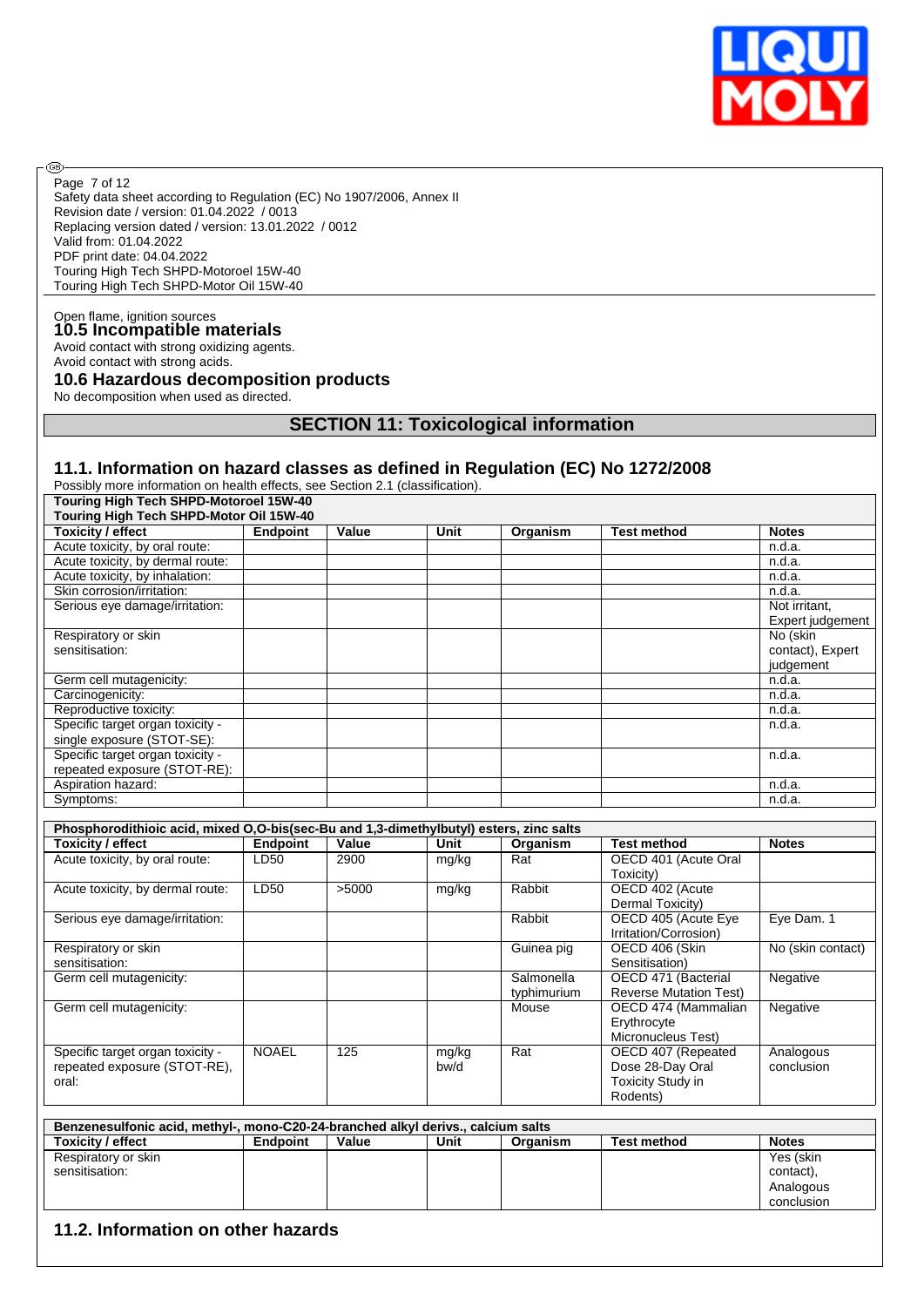

Safety data sheet according to Regulation (EC) No 1907/2006, Annex II Revision date / version: 01.04.2022 / 0013 Replacing version dated / version: 13.01.2022 / 0012 Valid from: 01.04.2022 PDF print date: 04.04.2022 Touring High Tech SHPD-Motoroel 15W-40 Touring High Tech SHPD-Motor Oil 15W-40 Page 8 of 12

# **Touring High Tech SHPD-Motoroel 15W-40**

 $\circledcirc$ 

| Touring High Tech SHPD-Motor Oil 15W-40 |                 |       |      |          |                    |                 |  |
|-----------------------------------------|-----------------|-------|------|----------|--------------------|-----------------|--|
| <b>Toxicity / effect</b>                | <b>Endpoint</b> | Value | Unit | Organism | <b>Test method</b> | <b>Notes</b>    |  |
| Endocrine disrupting properties:        |                 |       |      |          |                    | Does not apply  |  |
|                                         |                 |       |      |          |                    | to mixtures.    |  |
| Other information:                      |                 |       |      |          |                    | No other        |  |
|                                         |                 |       |      |          |                    | relevant        |  |
|                                         |                 |       |      |          |                    | information     |  |
|                                         |                 |       |      |          |                    | available on    |  |
|                                         |                 |       |      |          |                    | adverse effects |  |
|                                         |                 |       |      |          |                    | on health.      |  |
|                                         |                 |       |      |          |                    |                 |  |

# **SECTION 12: Ecological information**

| Possibly more information on environmental effects, see Section 2.1 (classification). |                 |             |       |             |          |                    |                 |
|---------------------------------------------------------------------------------------|-----------------|-------------|-------|-------------|----------|--------------------|-----------------|
| <b>Touring High Tech SHPD-Motoroel 15W-40</b>                                         |                 |             |       |             |          |                    |                 |
| Touring High Tech SHPD-Motor Oil 15W-40                                               |                 |             |       |             |          |                    |                 |
| <b>Toxicity / effect</b>                                                              | <b>Endpoint</b> | <b>Time</b> | Value | <b>Unit</b> | Organism | <b>Test method</b> | <b>Notes</b>    |
| 12.1. Toxicity to fish:                                                               |                 |             |       |             |          |                    | n.d.a.          |
| 12.1. Toxicity to daphnia:                                                            |                 |             |       |             |          |                    | n.d.a.          |
| 12.1. Toxicity to algae:                                                              |                 |             |       |             |          |                    | n.d.a.          |
| 12.2. Persistence and                                                                 |                 |             |       |             |          |                    | Mechanical      |
| degradability:                                                                        |                 |             |       |             |          |                    | precipitation   |
|                                                                                       |                 |             |       |             |          |                    | possible.       |
| 12.3. Bioaccumulative                                                                 |                 |             |       |             |          |                    | n.d.a.          |
| potential:                                                                            |                 |             |       |             |          |                    |                 |
| 12.4. Mobility in soil:                                                               |                 |             |       |             |          |                    | n.d.a.          |
| 12.5. Results of PBT                                                                  |                 |             |       |             |          |                    | n.d.a.          |
| and vPvB assessment                                                                   |                 |             |       |             |          |                    |                 |
| 12.6. Endocrine                                                                       |                 |             |       |             |          |                    | Does not apply  |
| disrupting properties:                                                                |                 |             |       |             |          |                    | to mixtures.    |
| 12.7. Other adverse                                                                   |                 |             |       |             |          |                    | No information  |
| effects:                                                                              |                 |             |       |             |          |                    | available on    |
|                                                                                       |                 |             |       |             |          |                    | other adverse   |
|                                                                                       |                 |             |       |             |          |                    | effects on the  |
|                                                                                       |                 |             |       |             |          |                    | environment.    |
| Other information:                                                                    |                 |             |       |             |          |                    | DOC-elimination |
|                                                                                       |                 |             |       |             |          |                    | degree(complexi |
|                                                                                       |                 |             |       |             |          |                    | ng organic      |
|                                                                                       |                 |             |       |             |          |                    | substance)>=    |
|                                                                                       |                 |             |       |             |          |                    | 80%/28d: No     |
| Other information:                                                                    |                 |             |       |             |          |                    | DOC-elimination |
|                                                                                       |                 |             |       |             |          |                    | degree(complexi |
|                                                                                       |                 |             |       |             |          |                    | ng organic      |
|                                                                                       |                 |             |       |             |          |                    | substance)>=    |
|                                                                                       |                 |             |       |             |          |                    | 80%/28d: No     |
| Other information:                                                                    |                 |             |       |             |          |                    | DOC-elimination |
|                                                                                       |                 |             |       |             |          |                    | degree(complexi |
|                                                                                       |                 |             |       |             |          |                    | ng organic      |
|                                                                                       |                 |             |       |             |          |                    | substance)>=    |
|                                                                                       |                 |             |       |             |          |                    | 80%/28d: No     |
| Other information:                                                                    |                 |             |       |             |          |                    | DOC-elimination |
|                                                                                       |                 |             |       |             |          |                    | degree(complexi |
|                                                                                       |                 |             |       |             |          |                    | ng organic      |
|                                                                                       |                 |             |       |             |          |                    | substance)>=    |
|                                                                                       |                 |             |       |             |          |                    | 80%/28d: No     |
| Other information:                                                                    |                 |             |       |             |          |                    | DOC-elimination |
|                                                                                       |                 |             |       |             |          |                    | degree(complexi |
|                                                                                       |                 |             |       |             |          |                    | ng organic      |
|                                                                                       |                 |             |       |             |          |                    | substance)>=    |
|                                                                                       |                 |             |       |             |          |                    | 80%/28d: No     |
|                                                                                       |                 |             |       |             |          |                    |                 |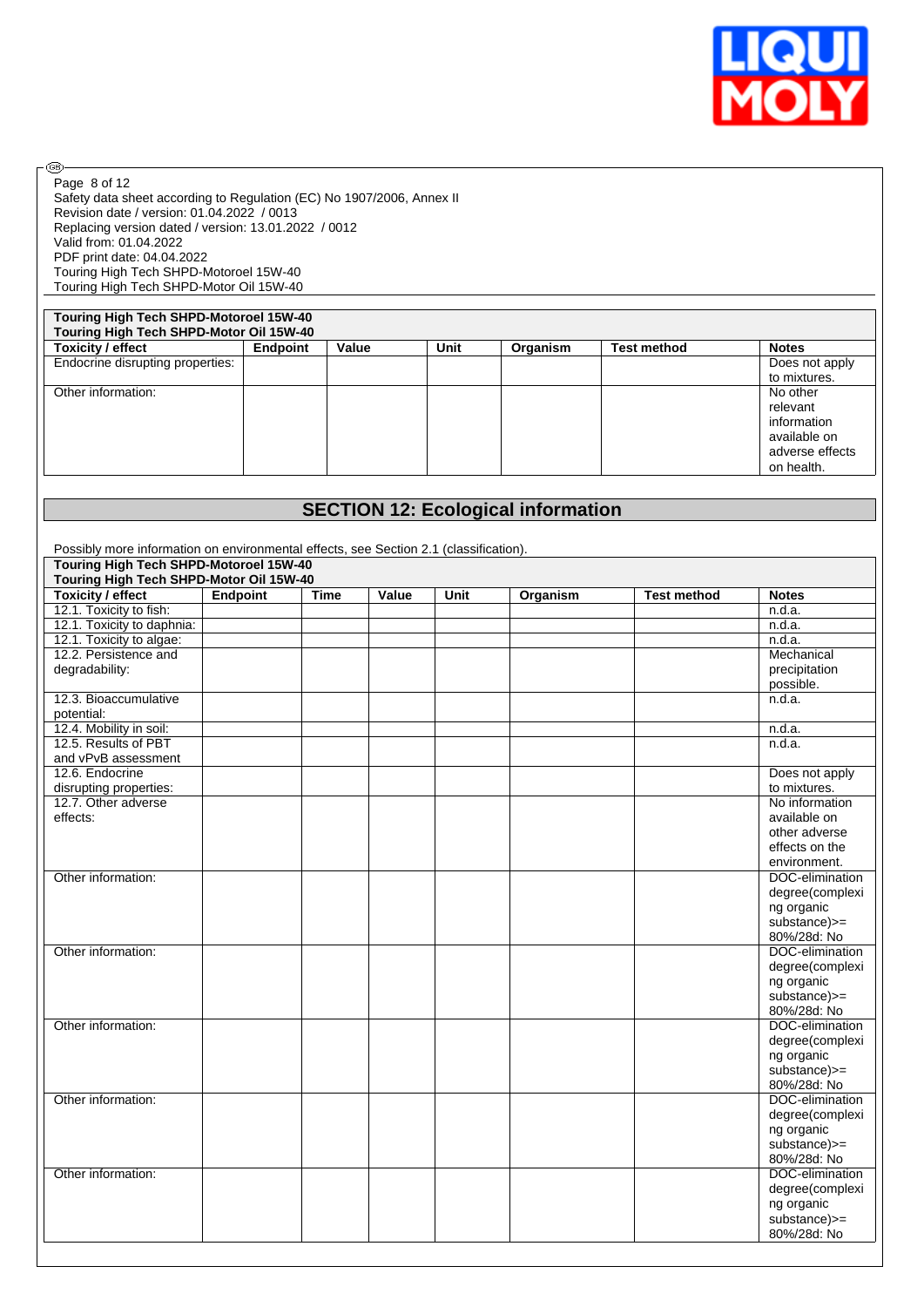

Safety data sheet according to Regulation (EC) No 1907/2006, Annex II Revision date / version: 01.04.2022 / 0013 Replacing version dated / version: 13.01.2022 / 0012 Valid from: 01.04.2022 PDF print date: 04.04.2022 Touring High Tech SHPD-Motoroel 15W-40 Touring High Tech SHPD-Motor Oil 15W-40 Page 9 of 12

| Phosphorodithioic acid, mixed O,O-bis(sec-Bu and 1,3-dimethylbutyl) esters, zinc salts |             |      |       |      |               |                       |               |  |
|----------------------------------------------------------------------------------------|-------------|------|-------|------|---------------|-----------------------|---------------|--|
| Toxicity / effect                                                                      | Endpoint    | Time | Value | Unit | Organism      | <b>Test method</b>    | <b>Notes</b>  |  |
| 12.1. Toxicity to fish:                                                                | <b>LL50</b> | 96h  | 4,4   | mg/l | Oncorhynchus  | OECD 203 (Fish,       |               |  |
|                                                                                        |             |      |       |      | mykiss        | <b>Acute Toxicity</b> |               |  |
|                                                                                        |             |      |       |      |               | Test)                 |               |  |
| 12.1. Toxicity to daphnia:                                                             | <b>EL50</b> | 48h  | 75    | mg/l | Daphnia magna | OECD 202              |               |  |
|                                                                                        |             |      |       |      |               | (Daphnia sp.          |               |  |
|                                                                                        |             |      |       |      |               | Acute                 |               |  |
|                                                                                        |             |      |       |      |               | Immobilisation        |               |  |
|                                                                                        |             |      |       |      |               | Test)                 |               |  |
| 12.1. Toxicity to algae:                                                               | <b>EL50</b> | 72h  | 410   | mg/l | Desmodesmus   | OECD 201 (Alga,       |               |  |
|                                                                                        |             |      |       |      | subspicatus   | Growth Inhibition     |               |  |
|                                                                                        |             |      |       |      |               | Test).                |               |  |
| 12.2. Persistence and                                                                  |             | 27d  | < 5   | $\%$ |               | Regulation (EC)       | <b>Not</b>    |  |
| degradability:                                                                         |             |      |       |      |               | 440/2008 C.6          | biodegradable |  |
|                                                                                        |             |      |       |      |               | (DEGRADATION -        |               |  |
|                                                                                        |             |      |       |      |               | <b>CHEMICAL</b>       |               |  |
|                                                                                        |             |      |       |      |               | OXYGEN                |               |  |
|                                                                                        |             |      |       |      |               | DEMAND)               |               |  |

# **SECTION 13: Disposal considerations**

### **13.1 Waste treatment methods**

### **For the substance / mixture / residual amounts**

Soaked polluted cloths, paper or other organic materials represent a fire hazard and should be controlled, collected and disposed of. EC disposal code no.:

The waste codes are recommendations based on the scheduled use of this product.

Owing to the user's specific conditions for use and disposal, other waste codes may be

allocated under certain circumstances. (2014/955/EU)

13 02 05 mineral-based non-chlorinated engine, gear and lubricating oils

Recommendation:

®

Sewage disposal shall be discouraged.

Pay attention to local and national official regulations.

E.g. dispose at suitable refuse site.

E.g. suitable incineration plant.

### **For contaminated packing material**

Pay attention to local and national official regulations.

15 01 01 paper and cardboard packaging

15 01 02 plastic packaging

15 01 04 metallic packaging

Empty container completely.

Uncontaminated packaging can be recycled.

Dispose of packaging that cannot be cleaned in the same manner as the substance.

# **SECTION 14: Transport information**

### **General statements**

| 14.1. UN number or ID number:       | n.a.           |  |
|-------------------------------------|----------------|--|
| Transport by road/by rail (ADR/RID) |                |  |
| 14.2. UN proper shipping name:      |                |  |
| 14.3. Transport hazard class(es):   | n.a.           |  |
| 14.4. Packing group:                | n.a.           |  |
| Classification code:                | n.a.           |  |
| LQ:                                 | n.a.           |  |
| 14.5. Environmental hazards:        | Not applicable |  |
| Tunnel restriction code:            |                |  |
| <b>Transport by sea (IMDG-code)</b> |                |  |
| 14.2. UN proper shipping name:      |                |  |
| 14.3. Transport hazard class(es):   | n.a.           |  |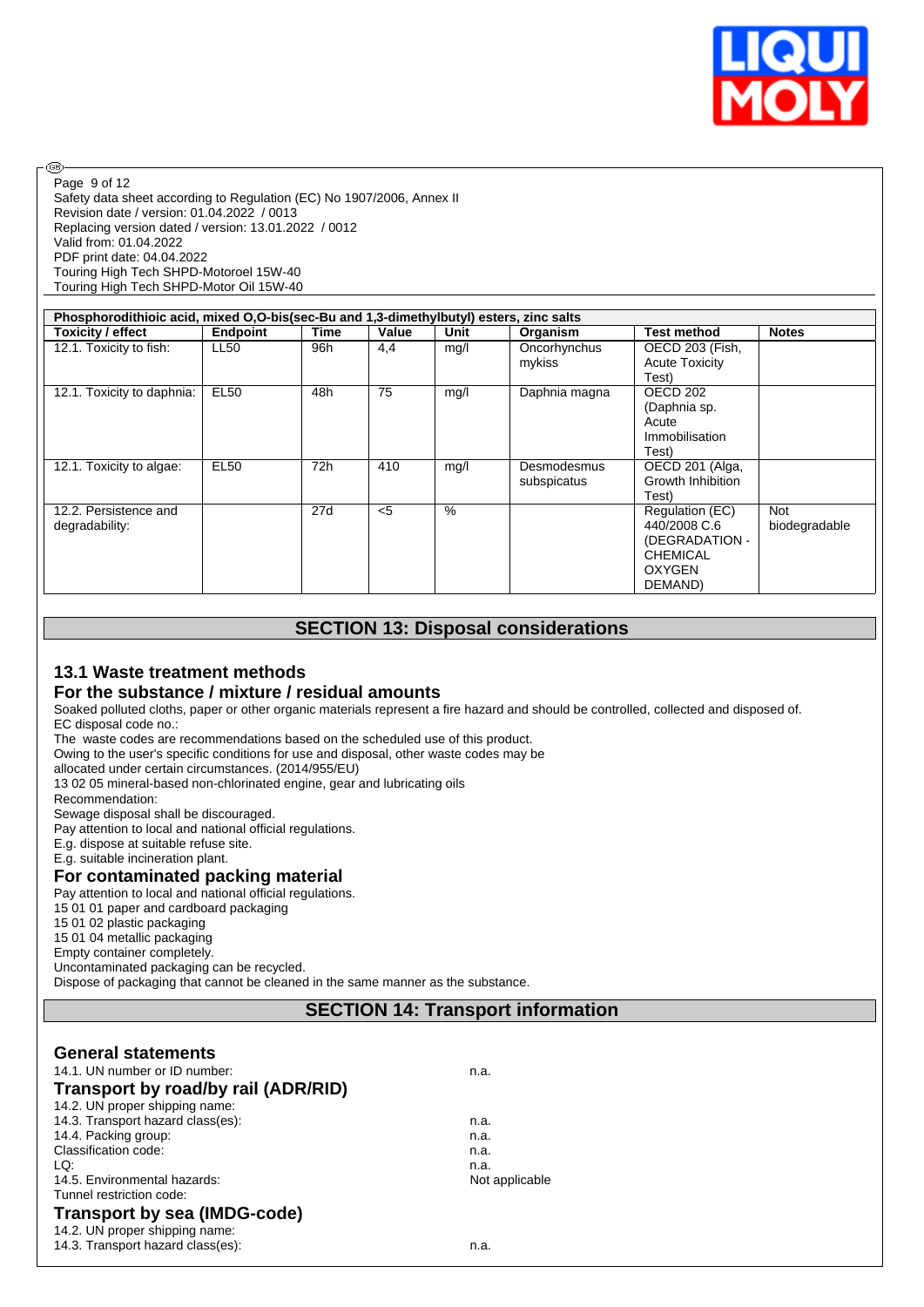

| Safety data sheet according to Regulation (EC) No 1907/2006, Annex II             |                |  |  |
|-----------------------------------------------------------------------------------|----------------|--|--|
| Revision date / version: 01.04.2022 / 0013                                        |                |  |  |
| Replacing version dated / version: 13.01.2022 / 0012                              |                |  |  |
| Valid from: 01.04.2022                                                            |                |  |  |
| PDF print date: 04.04.2022                                                        |                |  |  |
| Touring High Tech SHPD-Motoroel 15W-40                                            |                |  |  |
| Touring High Tech SHPD-Motor Oil 15W-40                                           |                |  |  |
|                                                                                   |                |  |  |
| 14.4. Packing group:                                                              | n.a.           |  |  |
| Marine Pollutant:                                                                 | n.a            |  |  |
| 14.5. Environmental hazards:                                                      | Not applicable |  |  |
| <b>Transport by air (IATA)</b>                                                    |                |  |  |
| 14.2. UN proper shipping name:                                                    |                |  |  |
| 14.3. Transport hazard class(es):                                                 | n.a.           |  |  |
| 14.4. Packing group:                                                              | n.a.           |  |  |
| 14.5. Environmental hazards:                                                      | Not applicable |  |  |
| 14.6. Special precautions for user                                                |                |  |  |
| Unless specified otherwise, general measures for safe transport must be followed. |                |  |  |
| 14.7. Maritime transport in bulk according to IMO instruments                     |                |  |  |

Non-dangerous material according to Transport Regulations.

# **SECTION 15: Regulatory information**

## **15.1 Safety, health and environmental regulations/legislation specific for the substance or mixture**

Observe restrictions: General hygiene measures for the handling of chemicals are applicable.

Directive 2010/75/EU (VOC): 0 %

### **15.2 Chemical safety assessment**

A chemical safety assessment is not provided for mixtures.

# **SECTION 16: Other information**

Revised sections: 2

Page 10 of 12

രി

# **Classification and processes used to derive the classification of the mixture in accordance with the ordinance (EG) 1272/2008 (CLP):**

Not applicable

The following phrases represent the posted Hazard Class and Risk Category Code (GHS/CLP) of the product and the constituents (specified in Section 2 and 3).

H361d Suspected of damaging the unborn child.

H317 May cause an allergic skin reaction. H304 May be fatal if swallowed and enters airways.

H318 Causes serious eye damage.

H411 Toxic to aquatic life with long lasting effects.

Asp. Tox. — Aspiration hazard Eye Dam. — Serious eye damage Aquatic Chronic — Hazardous to the aquatic environment - chronic Skin Sens. — Skin sensitization Repr. — Reproductive toxicity

# **Key literature references and sources for data:**

Regulation (EC) No 1907/2006 (REACH) and Regulation (EC) No 1272/2008 (CLP) as amended. Guidelines for the preparation of safety data sheets as amended (ECHA). Guidelines on labelling and packaging according to the Regulation (EG) Nr. 1272/2008 (CLP) as amended (ECHA). Safety data sheets for the constituent substances. ECHA Homepage - Information about chemicals. GESTIS Substance Database (Germany). German Environment Agency "Rigoletto" information site on substances that are hazardous to water (Germany). EU Occupation Exposure Limits Directives 91/322/EEC, 2000/39/EC, 2006/15/EC, 2009/161/EU, (EU) 2017/164, (EU) 2019/1831, each as amended. National Lists of Occupational Exposure Limits for each country as amended.

Regulations on the transport of hazardous goods by road, rail, sea and air (ADR, RID, IMDG, IATA) as amended.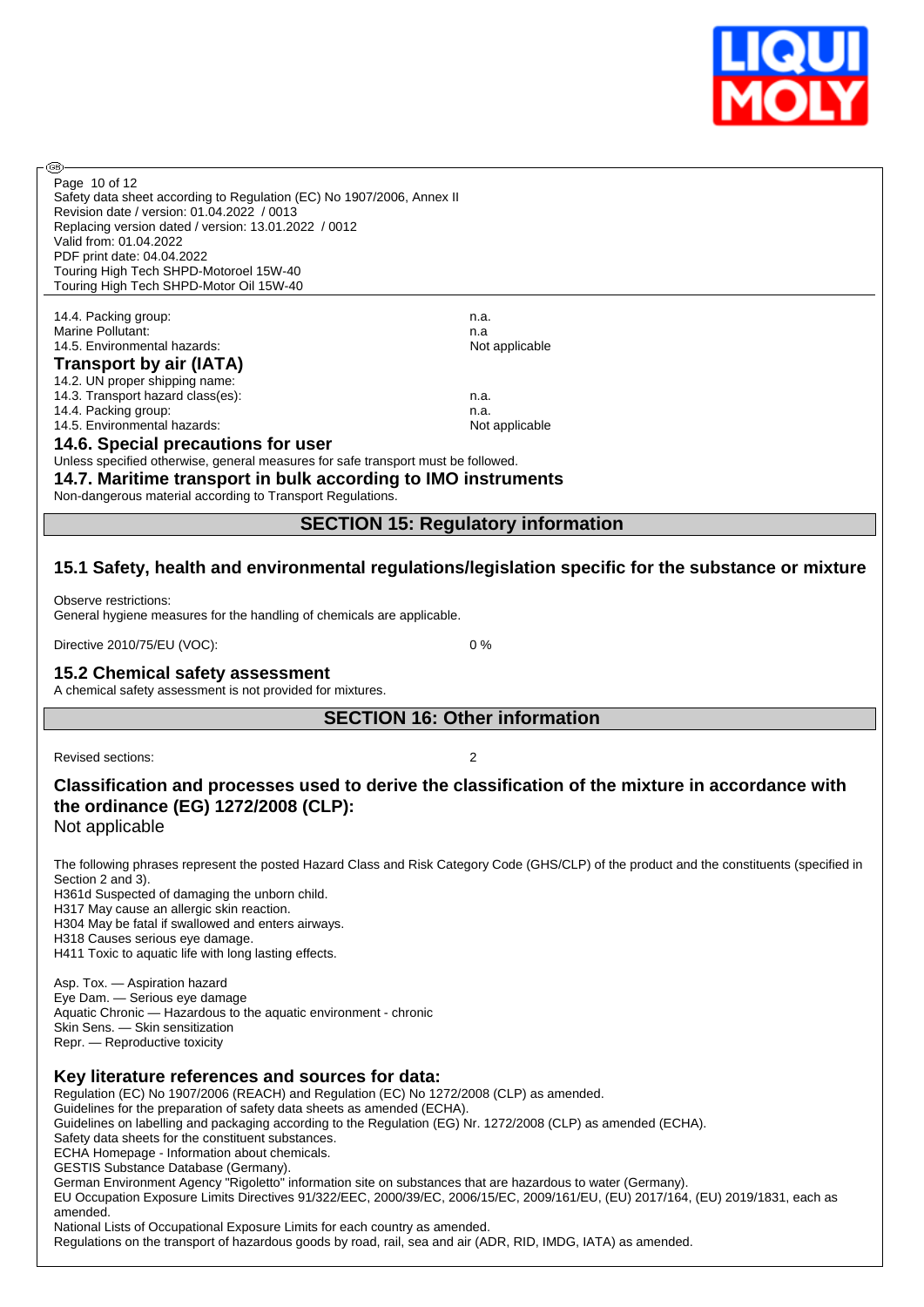

Safety data sheet according to Regulation (EC) No 1907/2006, Annex II Revision date / version: 01.04.2022 / 0013 Replacing version dated / version: 13.01.2022 / 0012 Valid from: 01.04.2022 PDF print date: 04.04.2022 Touring High Tech SHPD-Motoroel 15W-40 Touring High Tech SHPD-Motor Oil 15W-40 Page 11 of 12

൹

### **Any abbreviations and acronyms used in this document:**

acc., acc. to according, according to ADR Accord européen relatif au transport international des marchandises Dangereuses par Route (= European Agreement concerning the International Carriage of Dangerous Goods by Road) AOX Adsorbable organic halogen compounds approx. approximately Art., Art. no. Article number ASTM ASTM International (American Society for Testing and Materials) ATE Acute Toxicity Estimate BAM Bundesanstalt für Materialforschung und -prüfung (Federal Institute for Materials Research and Testing, Germany) BAuA Bundesanstalt für Arbeitsschutz und Arbeitsmedizin (= Federal Institute for Occupational Health and Safety, Germany) BCF Bioconcentration factor BSEF The International Bromine Council bw body weight CAS Chemical Abstracts Service CLP Classification, Labelling and Packaging (REGULATION (EC) No 1272/2008 on classification, labelling and packaging of substances and mixtures) CMR carcinogenic, mutagenic, reproductive toxic DMEL Derived Minimum Effect Level DNEL Derived No Effect Level DOC Dissolved organic carbon dw dry weight e.g. for example (abbreviation of Latin 'exempli gratia'), for instance EbCx, EyCx, EbLx (x = 10, 50) Effect Concentration/Level of x % on reduction of the biomass (algae, plants) EC European Community ECHA European Chemicals Agency ECx, ELx  $(x = 0, 3, 5, 10, 20, 50, 80, 100)$  Effect Concentration/Level for x % effect EEC European Economic Community EINECS European Inventory of Existing Commercial Chemical Substances<br>
ELINCS European List of Notified Chemical Substances European List of Notified Chemical Substances EN European Norms EPA United States Environmental Protection Agency (United States of America)<br>ErCx, EuCx, ErLx (x = 10, 50) Effect Concentration/Level of x % on inhibition Effect Concentration/Level of x % on inhibition of the growth rate (algae, plants) etc. et cetera EU European Union EVAL Ethylene-vinyl alcohol copolymer Fax. Fax number gen. general GHS Globally Harmonized System of Classification and Labelling of Chemicals GWP Global warming potential Koc Adsorption coefficient of organic carbon in the soil Kow octanol-water partition coefficient<br>IARC International Agency for Research International Agency for Research on Cancer IATA International Air Transport Association IBC (Code) International Bulk Chemical (Code) IMDG-code International Maritime Code for Dangerous Goods incl. including, inclusive IUCLID International Uniform Chemical Information Database IUPAC International Union for Pure Applied Chemistry LC50 Lethal Concentration to 50 % of a test population LD50 Lethal Dose to 50% of a test population (Median Lethal Dose) Log Koc Logarithm of adsorption coefficient of organic carbon in the soil<br>Log Kow, Log Pow Logarithm of octanol-water partition coefficient Logarithm of octanol-water partition coefficient LQ Limited Quantities MARPOL International Convention for the Prevention of Marine Pollution from Ships n.a. not applicable n.av. not available n.c. not checked n.d.a. no data available NIOSH National Institute for Occupational Safety and Health (USA)